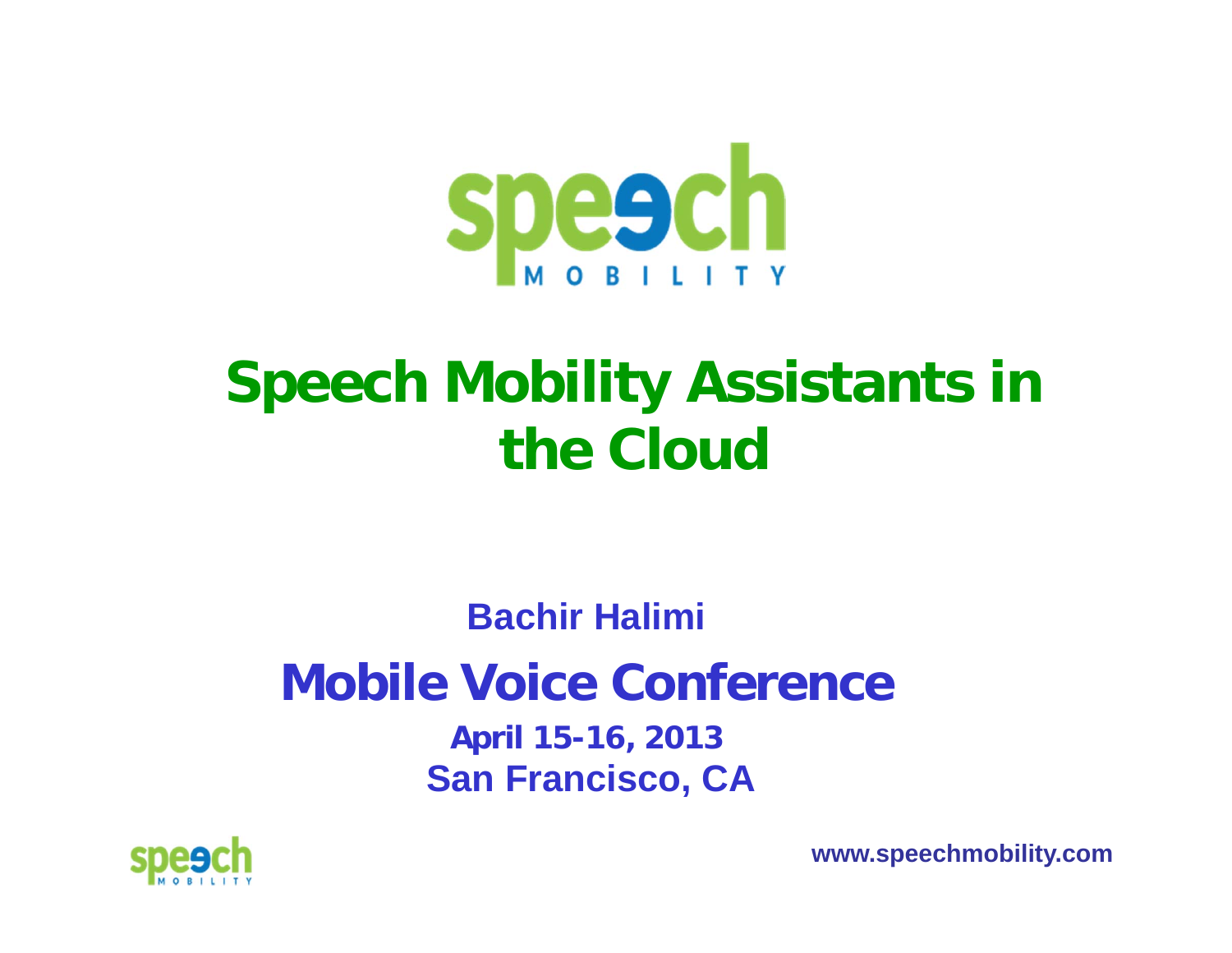# rends Leading to Speech Assistants

### **Business Trends**

- **Q Smart Phones Everywhere**
- Q Need Anytime Access to Office
- **Q** Need Productivity Everywhere
- **Q New Driver Safety Laws**

### **Technology Trends**

- Q Better Speech technologies with NLU
- Flexible IP Telephony
- **□ Open Data Access & Web services**
-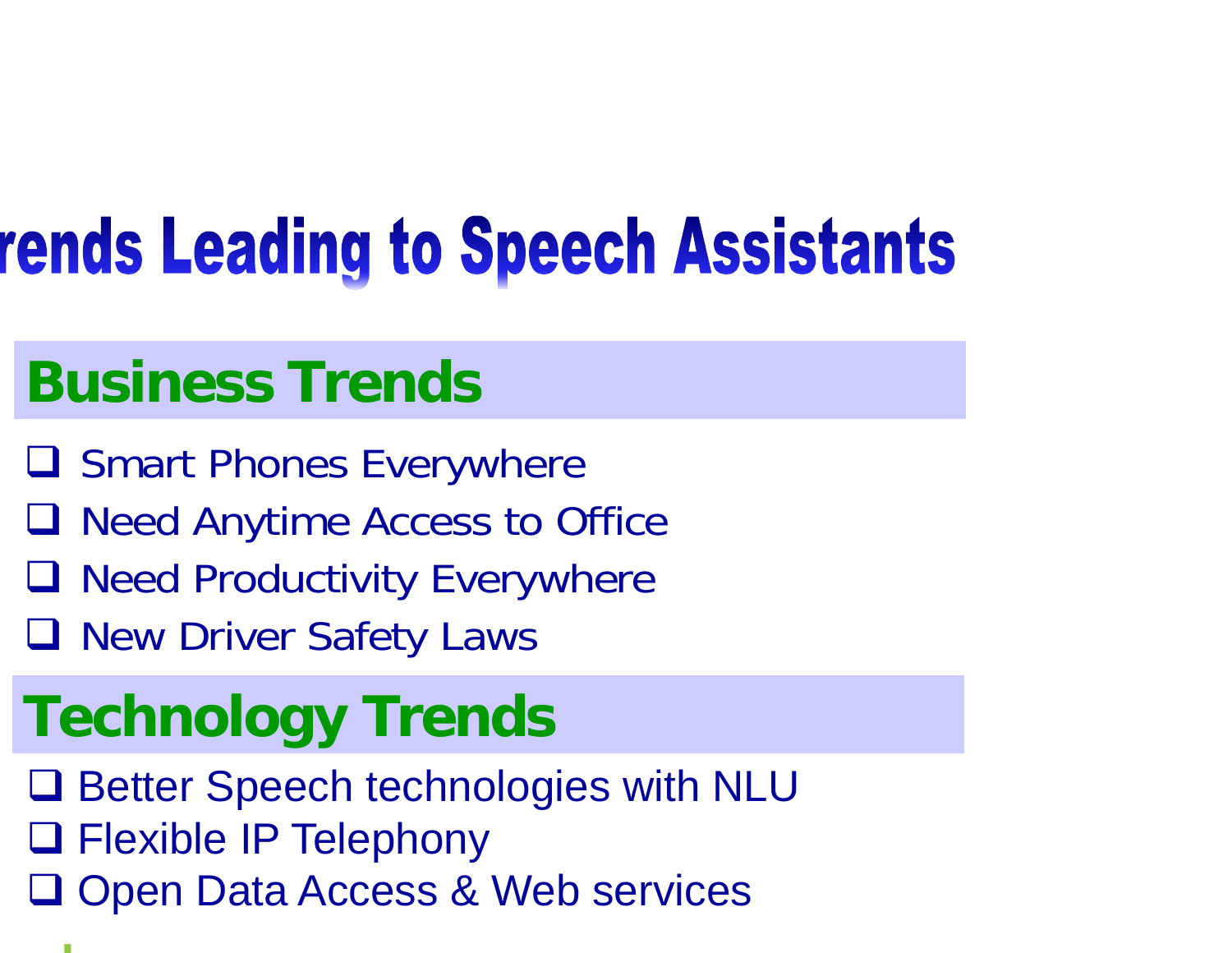# **Virtual Assistant Hopes**

#### **1. Cost Going Down**

□ From \$2000 to \$300/port

### **2. Quality Going Up**

- **Q** Closer to NLU
- $\Box$ Better Noise Management

#### **3. Faster Computers**

□ More power and memory ... and growing

#### **4. Mature Standards**

- Web Services (SOAP)
- VoiceXML, ccXML, SIP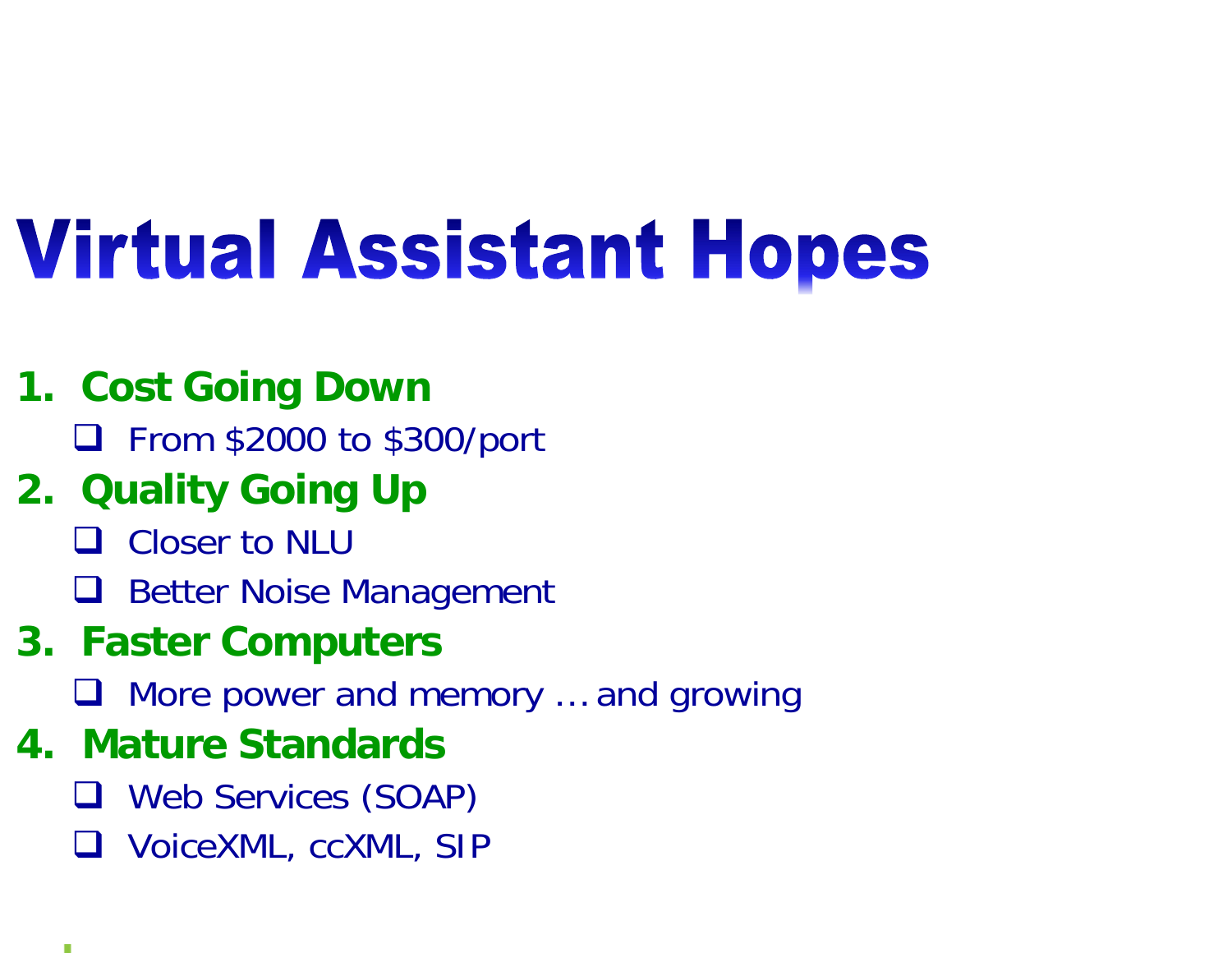# **Virtual Assistant Challenges**

#### **1. Proper Name Recognition**

- **□** Lack of Tools to Build Lexicon
- II. No Downloadable Directories

### **2. Noise/Silence Still A Problem**

- □ What is Noise?
- **Q** What is Silence?

#### **3. Speech in the Cloud**

- $\Box$ Shared Best-of-Breed Speech Engines
- $\Box$ Up-To-Date Lexicons (Names)
- $\Box$ Low Cost "Pay-As-You-Go" Model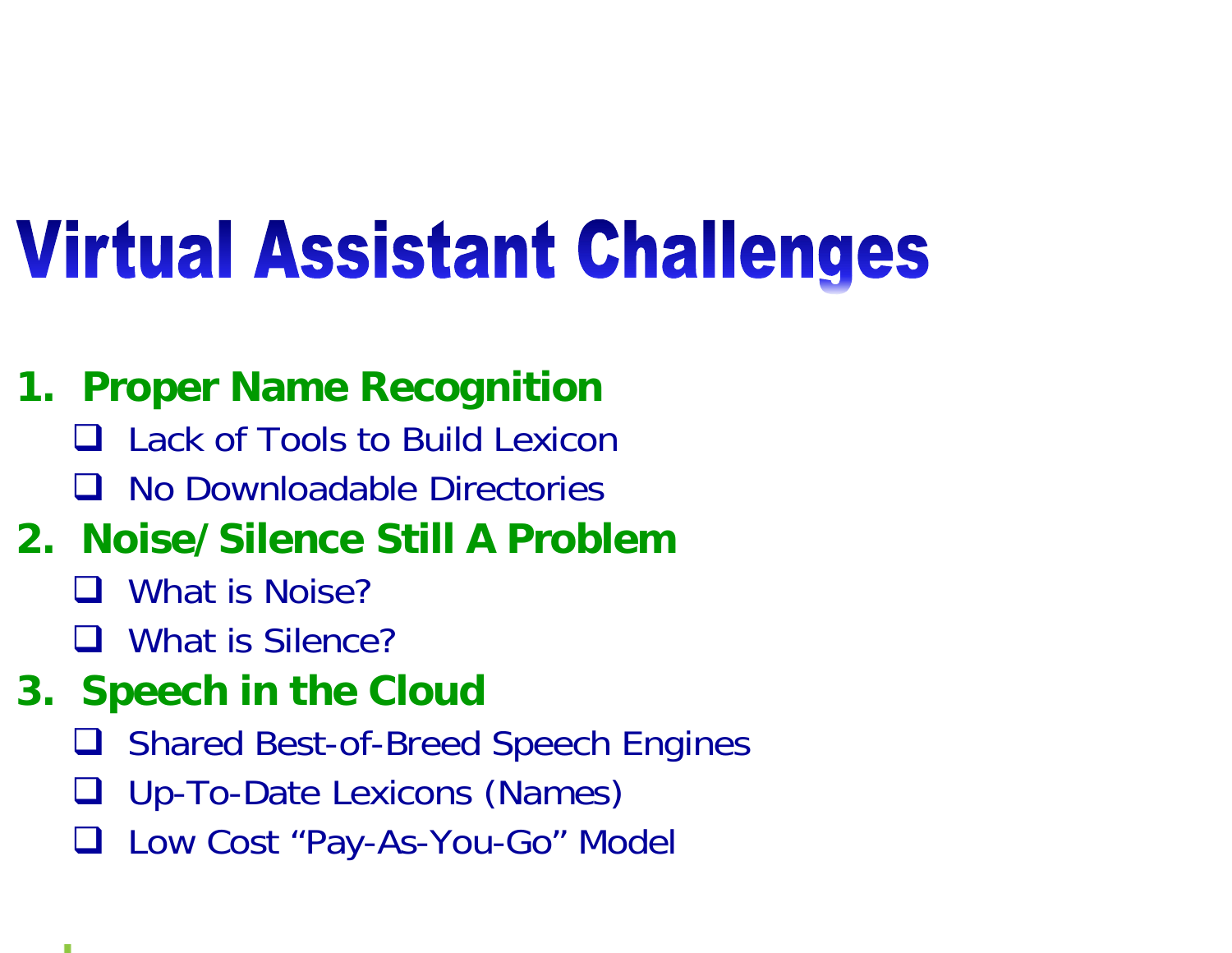# ersonal is Better

### "Personal" vs. "One Size Fits All "

#### **Better Speech Experience**

- **□ Evolves with User's Learning Curve**
- **□ Adapts to User Status & Needs**
- Adapts to User Preferences (i.e. Language)
- **"Personal" Means Intelligent Assistants**
- $\Box$ Contacts & Colleagues in Limited Quantity
- **□ User Presence, Calendar, Preferences, etc.**

"My assistant will arrange our meeting with your assistant"

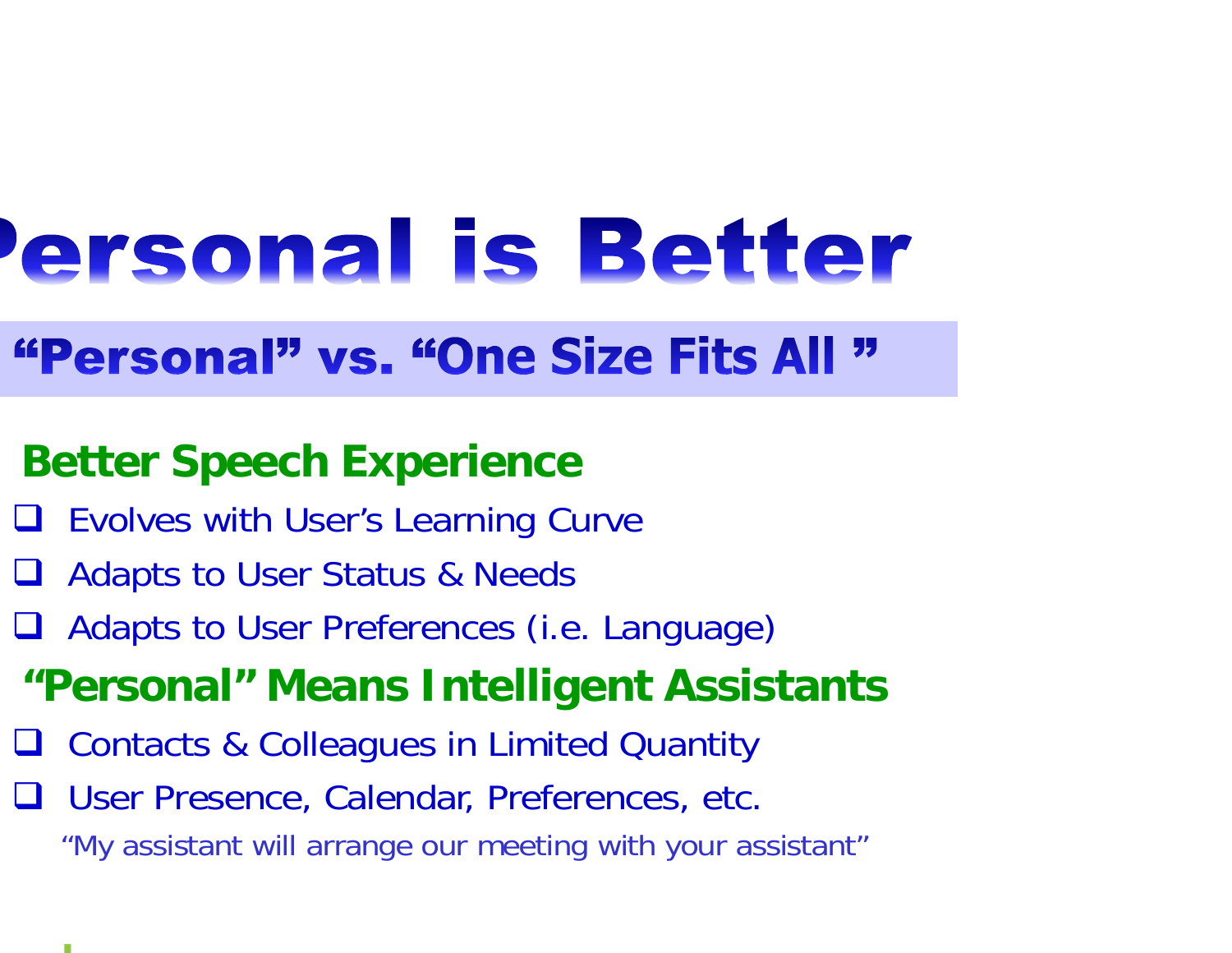# **That Can Personal Assistants Do?**



**Remind You of Important Things**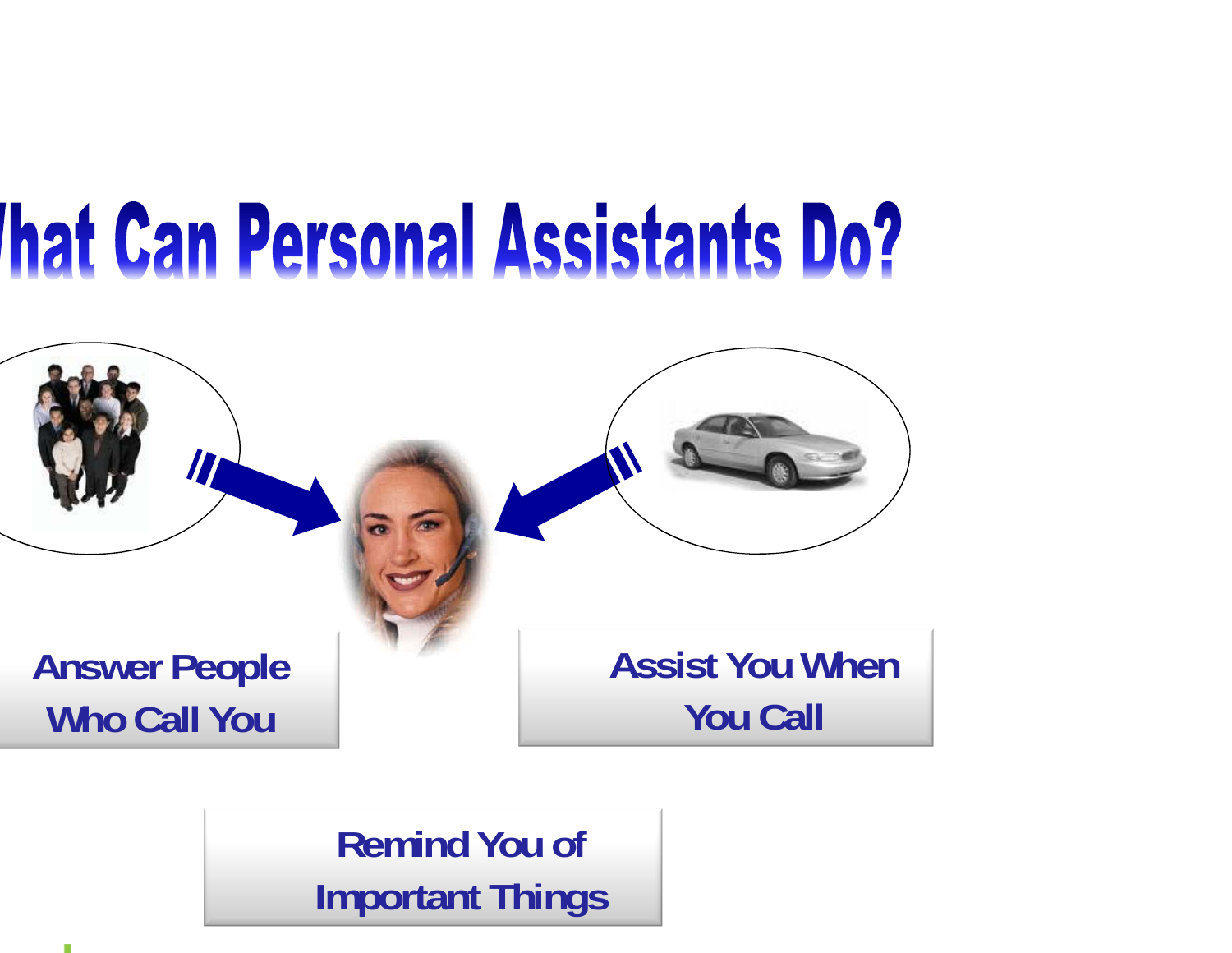# **Inswer People Who Call You**

![](_page_6_Picture_1.jpeg)

**3** Speech Attendant with Personalized Greeting <u>ן</u> Name and Service Recognition

<u>ן</u> Intelligent Call Filtering & Forwarding

![](_page_6_Picture_4.jpeg)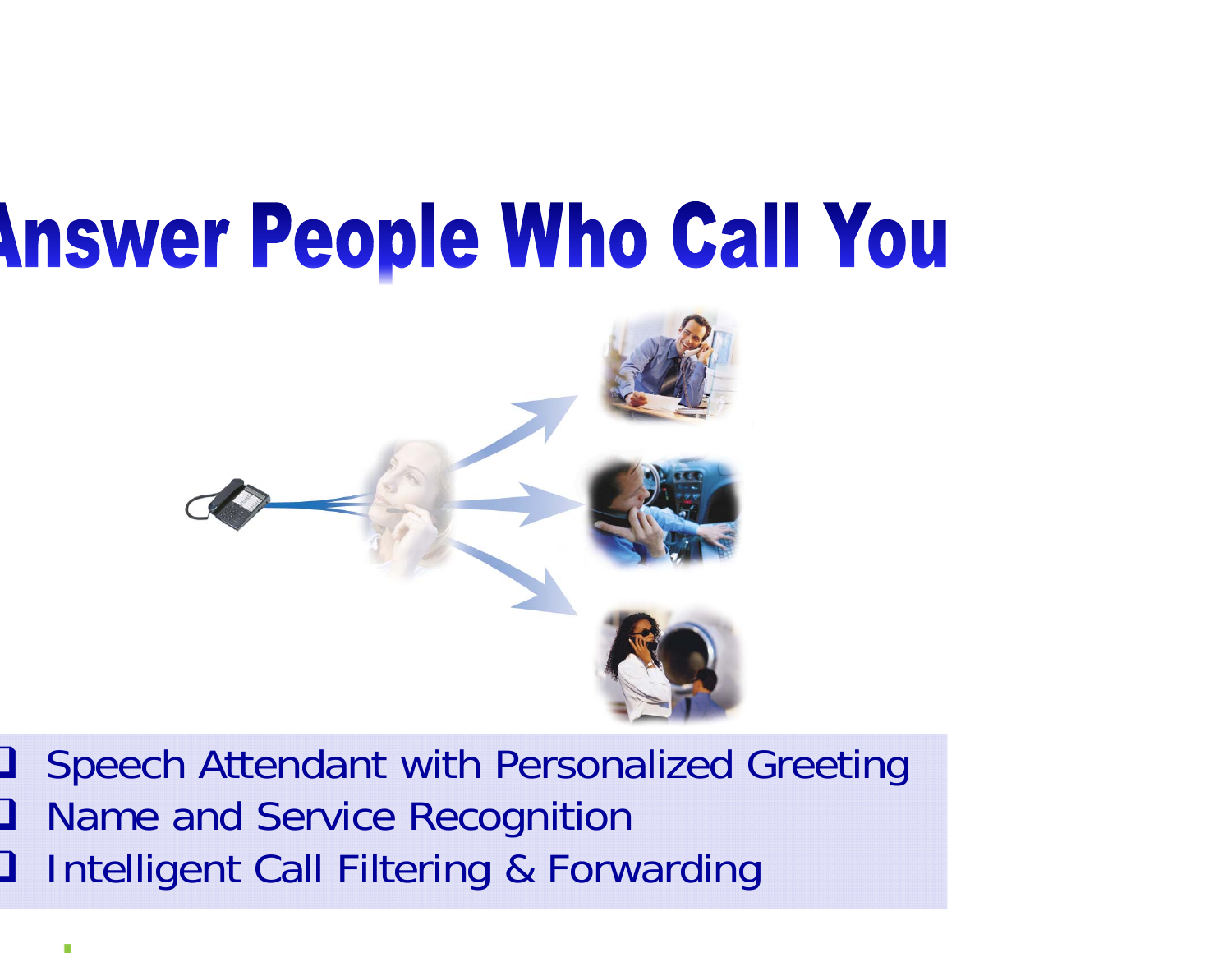# **Help You When You Call**

- Call Contacts
- Dial Numbers
- Read & Send Mail
- Check Calendar
- Schedule Meetings
- Change Phone Status
- Call Back People

![](_page_7_Picture_8.jpeg)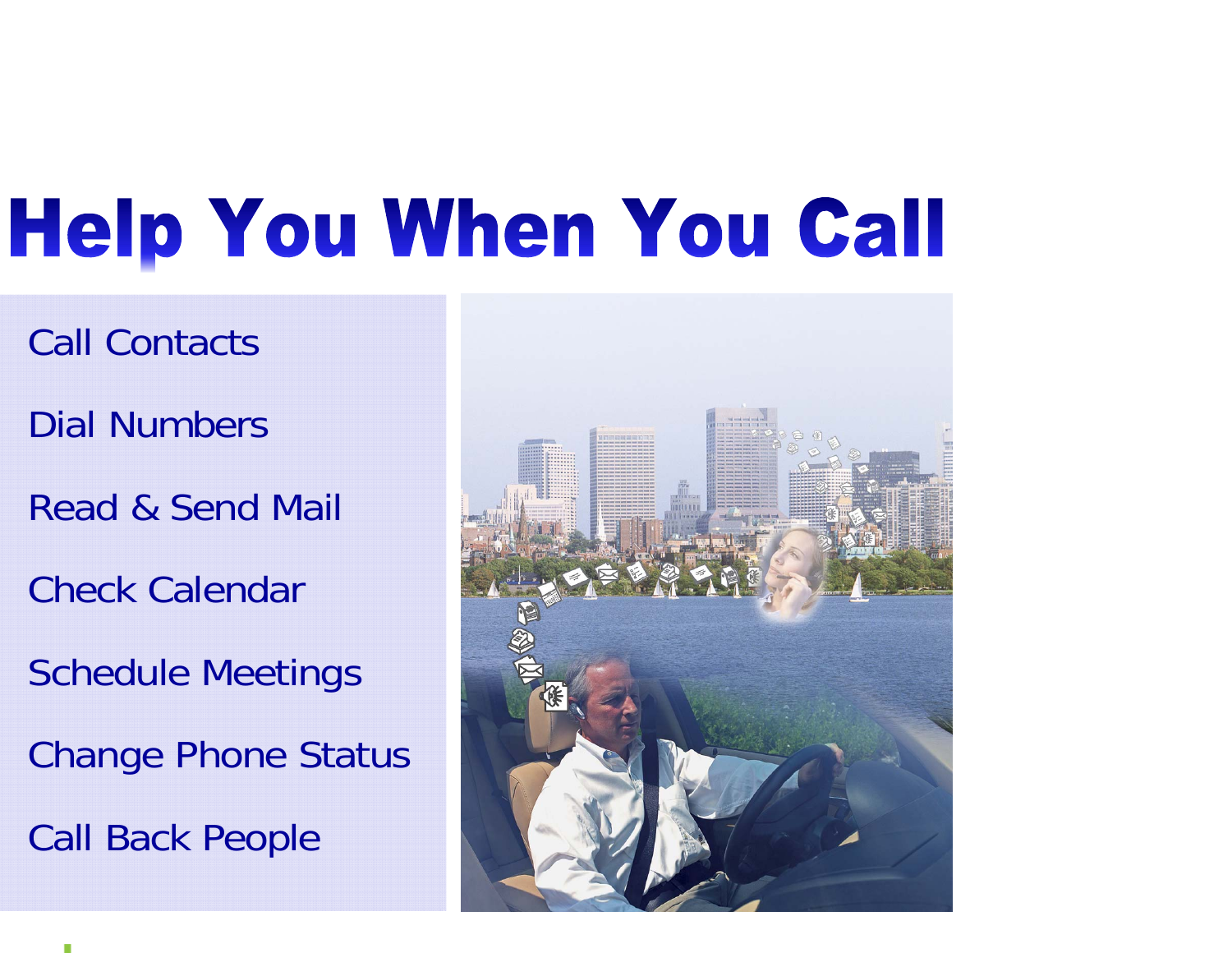# **Smart Phone Access**

![](_page_8_Picture_1.jpeg)

- **Ø Signup & Setup**
- **Ø** Call & Get Calls
- $\Delta$ Status & Call Forwarding
- $\triangledown$ Reminder Calls
- $\Delta$ CallBack from Call Logs
- $\Delta$ Manage Contacts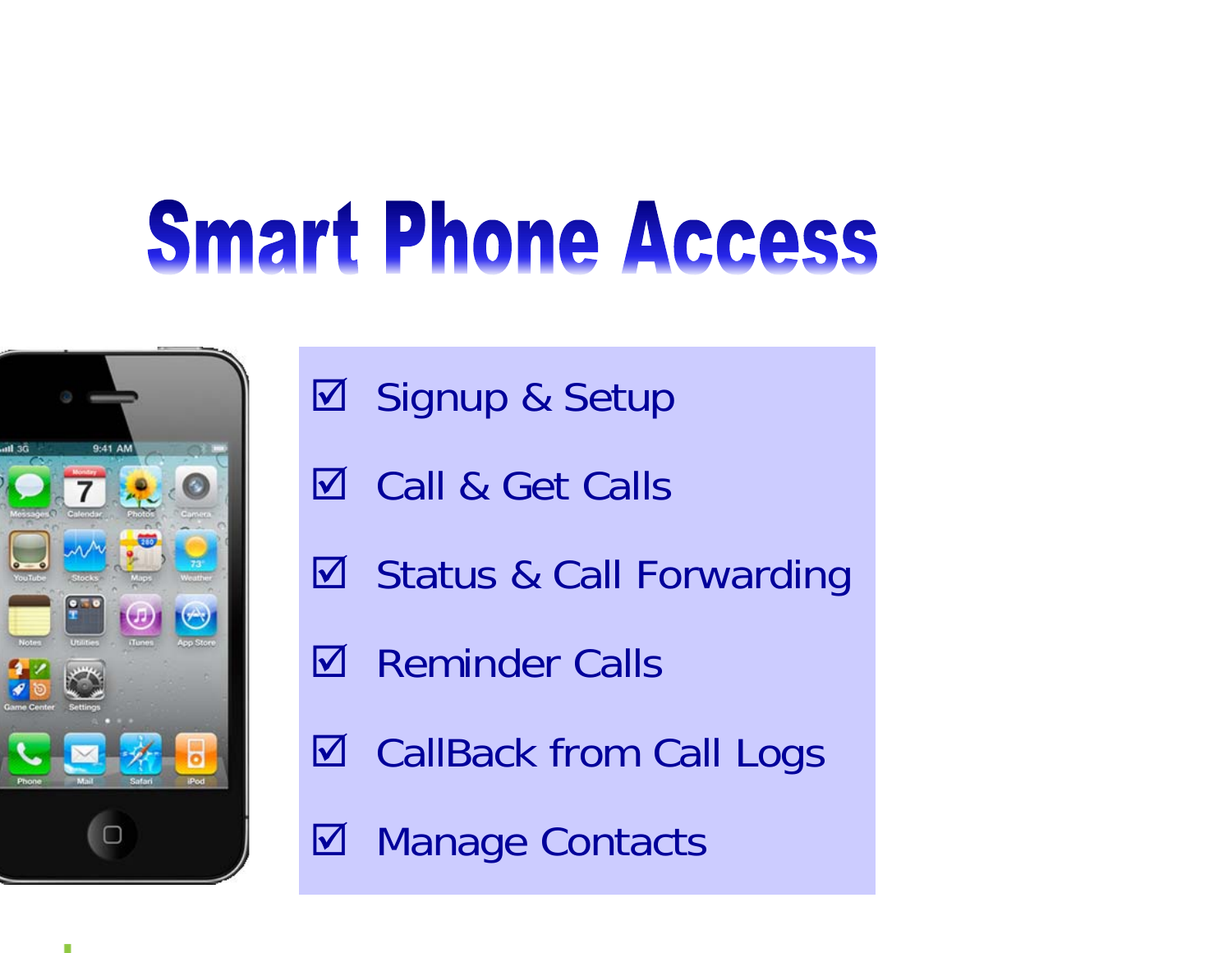## **How Virtual Assistants Work?**

![](_page_9_Figure_1.jpeg)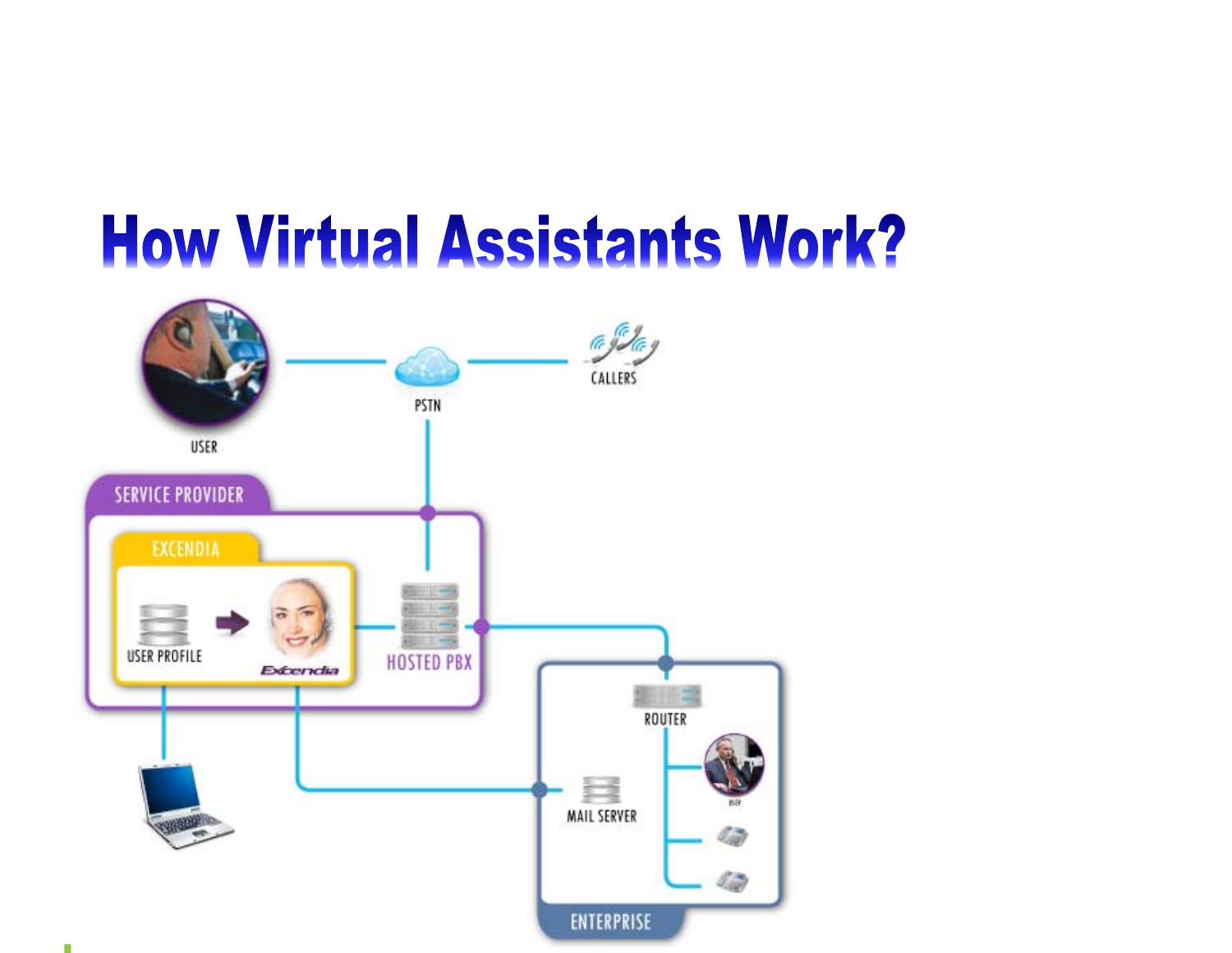## siness Assistants Deliver Real Benefits

### **1. Improve Safety on the Road**

- Work **safely** while on the road
- □ Hands-free, eyes-free interface

### **2. Improve Productivity**

- Fast Name Dialing at the Office
- $\Box$ Faster Remote Access to Business Data

### **3. Increase Revenues & Profitability**

- $\Box$ More Deals Closed
- $\Box$ Higher Customer Satisfaction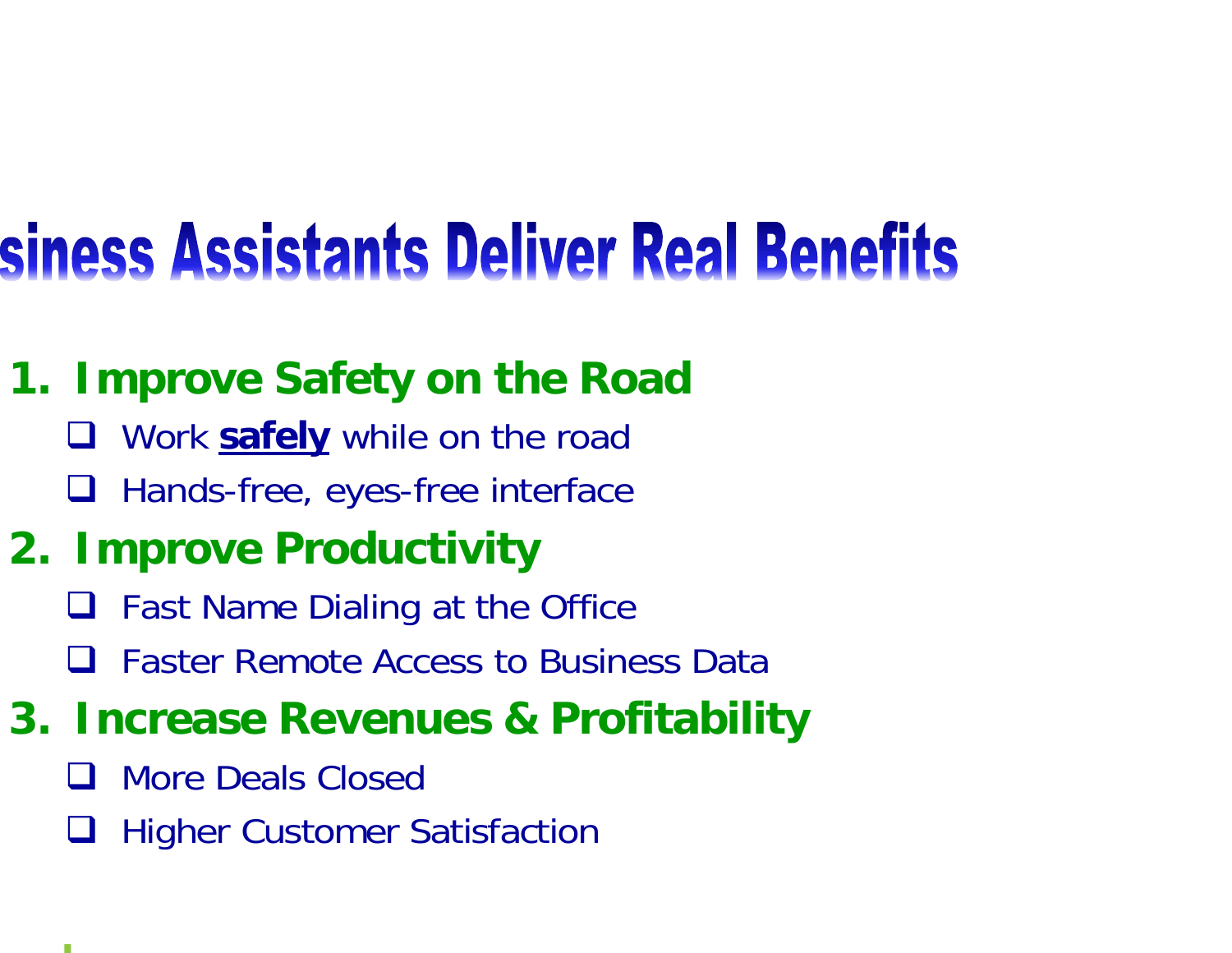## **Will Speech Assistants Succeed?**

![](_page_11_Picture_1.jpeg)

![](_page_11_Picture_2.jpeg)

### **Simple, Yet Effective Solution toMobility Problems**

![](_page_11_Picture_4.jpeg)

![](_page_11_Picture_5.jpeg)